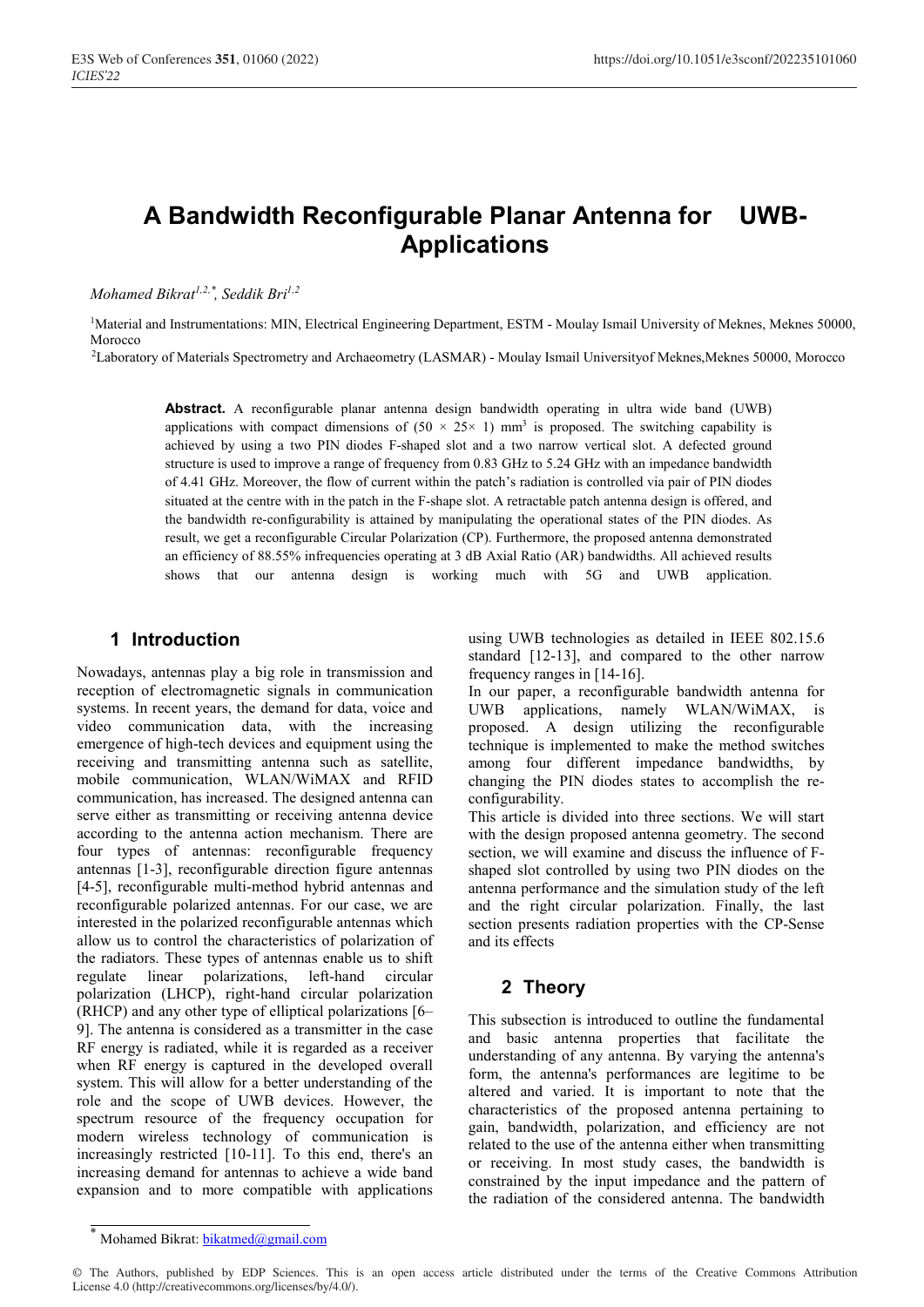of the antenna extremely depends upon the specific investigated application. For the antennas for which the bandwidth is below -10 dB, the antenna indicates a good matching design. The coefficient of reflection at the first interface between sections of the transmission line with and without the specimen is defined as:

$$
\Gamma = (Z_{ant} - Z_0)/(Z_{ant} + Z_0) \tag{1}
$$

Here

$$
\Gamma(s) = \Gamma e^{-2\gamma s} = \rho r e^{j \left(\theta t - 2\beta \sigma \right)} \text{ and } \Gamma \tau = \rho \tau e^{j\theta} \tag{2}
$$

We define the "Return Loss" as follows;

$$
RL = 20Log10(\Gamma) \tag{3}
$$

The SWR or the Standing Wave Ratio as well as the reflection coefficient translates the impedance adaptation between two elements is therefore equal to

$$
SWR = (I + |I|) / (I - |I|)
$$
\n(4)

The bandwidth of an antenna therefore defines the frequency range in which the reflection coefficient is less than  $\leq$  -10 dB. We then speak of absolute bandwidth for an S11≤ −10dB. Fig. 1 shows the S11 parameter of an antenna as a function of frequency and highlights the bandwidth for an S11  $\leq -10$ dB.

$$
BP = \Delta F = f_2 - f_1 \tag{5}
$$

The bandwidth of an antenna is often expressed in terms of the bandwidth relative to the resonant frequency.

$$
BP\ (\%) = \Delta F/f_{res} * 100\tag{6}
$$



**Fig.1. | S11 | of an antenna in dB as a function of the frequency**

As shows Fig 2, the design construction two narrow vertical slots and an F-shaped slot either. It is cut from an FR4 substrate with relative permittivity 4.4; its thickness is 1 mm, and it has a global dimension of  $(25x50)$  mm<sup>2</sup> with ground dimension of  $(25x50)$  mm<sup>2</sup>. The design antenna is built with a rectangular radiation patch with an F-shaped slot, two narrow vertical slots, a ground plane, and a microstrip feed line. Two PIN diodes are connected in the middle of the F-slot. Furthermore, the two PIN diodes Micro semi MPP4203 [17] are used as switches. We switch the working state of two PIN diodes to see the evolutionary frequency response of the reflection bandwidth ARBW of -10 dB. An electromagnetic simulator named High Frequency Structure Simulator (HFSS) for the design and the

optimization of our proposed antenna. Finally, the used parameters are Ls=50 mm, Ws=25 mm, Lg=30 mm, L1=8 mm, L2=1 mm, L3=1.5 mm, L4=14 mm, L5=1.5 mm, W1=1.3 mm, W2=1.5 mm, W3=1 mm, W4=17 mm, W5=0.2 mm



**Fig.2. Structure of the proposed antenna**

#### **3 Results With Discussions**

Fig 3 shows the evolutional frequency response for the proposed antenna by manipulating between the states of two PIN diodes. To illustrate, in Mode One when the two PIN diodes are off, the distribution of the surface current primarily flows along the F-shape that is like a type of monopole antenna. The antenna generates one resonant frequency and has two impedance bandwidths ARBW of -10 dB. The large band moves from 0.92 GHz to 5.2 GHz while the narrowband move from 5.35 GHz to 6.25 GHz. In Mode Two, the left PIN diode is switched on and the right one is switched off. This mode also has two ARBW of -10 dB. The large band moves from 1.2 GHz to 5.21 GHz means while the second one moves from 5.24 GHz to 6.06 GHz. In Mode Three, the right PIN diode is switched on and the left one is switched off. This mode only has one large impedance bandwidth that is 4.41 GHz. As for Mode four, both diodes are turned on. It has two ARBWs of -10 dB, the large band of 3.98 GHz and the narrowband of 0.8 GHz. As we can see, all modes have almost the same impedance bandwidth with different resonance frequencies, which give us the opportunity to use this antenna configuration in multiple applications. Besides, we notice that mode three performed better at the impedance bandwidth's frequency that is 4.41 GHz. Indeed, we believe that configuration antenna can work with specific wireless band, such as RFID, WLAN, WIMAX, LAN, UWB, and mobile communication



**Fig.3. Coefficients of Reflection of the proposed antenna.**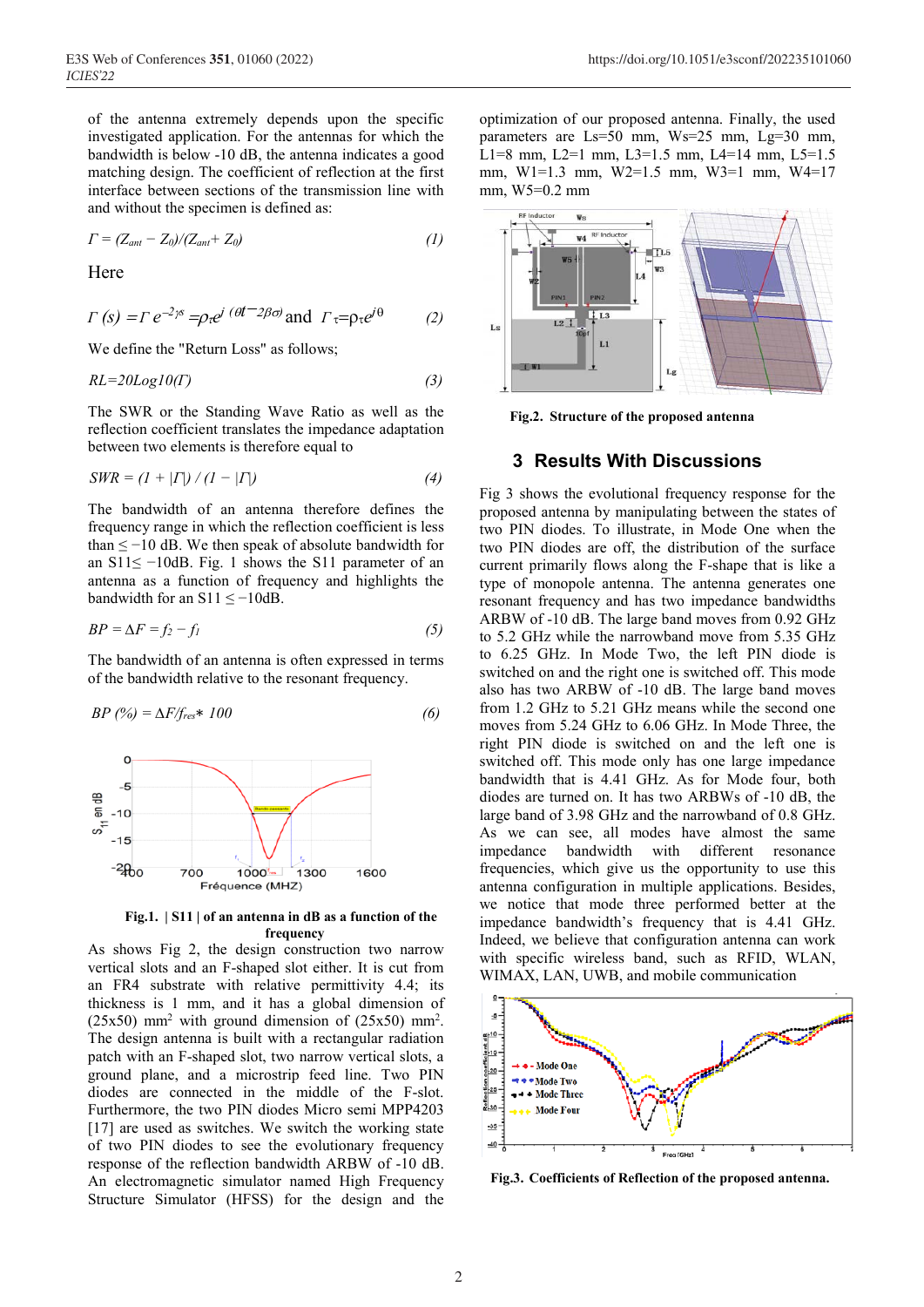

**Fig.4. ARs of the proposed antenna.**

Fig 4 presents the simulation result of the 3 dB Axial Ratio (AR) bandwidths for different state of two PIN diodes at 3.5 GHz. However, the first mode has no detectable 3dB AR bandwidth. Mode two shows that the simulated 3 dB AR bandwidths cover the frequencies band from 0.25 GHz and at 2.2 GHz. Mode Three, the response of 3 dB AR bandwidths covers a large band of frequencies from 2.24 GHz to5.8 GHz with 88.55%. But for the fourth mode, the3 dB AR band width covers a narrow band from 3.02 GHz to 3.82 GHz with 23.39%. The several 3dB AR bandwidths range from narrowband to a wide-band with 23.39% to 88.55% respectively. In fact, those results confirm that our proposed antenna for several wireless communication such as fourth generation (4G), WLAN, WiMAX, and satellite communication technology without interference. Besides it has the capability to switch easily between all mentioned wireless communications. In addition, this configuration has the suppleness to perform in different bands



**Fig.6. ARs of the antenna for the left and right circular polarization.**

Fig 5 shows the frequency response of the reflection bandwidth ARBW of -10dB for both the left and the right circular polarization. We observe that both polarizations have almost the same bandwidth with little change. Besides, we can see that the right polarization

has a good adaptation of the antenna with two resonances frequencies, which is better comparing to the left polarization. But when we examine the simulation result of the 3dB AR bandwidths in the Fig 6, we see that the left polarization has a response from 0.25 GHz to 2.21 GHz. On the other hand, we see that right polarization perform from 2.24 GHz to 5.8 GHz; therefore, we can say that right polarization complements the left polarization.

The simulation radiation patterns in the four different modes are shown in Fig. 7. The radiation patterns for the first three modes are almost unchanged in these states. The proposed antenna does not have an omnidirectional radiation, so they are not shown for brevity. It can be seen that the cross-polarization level is very small. It is also observed that the frequency characteristics are maintained in these states. However in the last mode, we see that the main lobe is directed in the same area.

In Fig 7 (e) the simulation of radiation patterns, we noted that radiation of left and right polarization has a little difference regarding the position of lobes. The right one is oriented toward the right area, but the left is oriented toward the left area



**Fig.7. Radiation patterns of the proposed antenna**

#### **4 Surface Current Distribution**

The surface current distribution of different frequencies for different state of two PIN diodes at 4.5 is simulated, as shown in Fig. 8. Notice that most of the surface current extend from the bottom to the middle and the edge of the patch, the current with larger intensity located in a two narrow vertical slot in the middle of the patch as shown in Fig. 8 (a). Mode Two shows that most of the surface current extend from the middle in two narrow vertical slots of the patch, and the feeble current placed in the edge of the lift PIN diode of the patch as shown in Fig. 8 (b). Mode Three, as shown in Fig. 8 (c),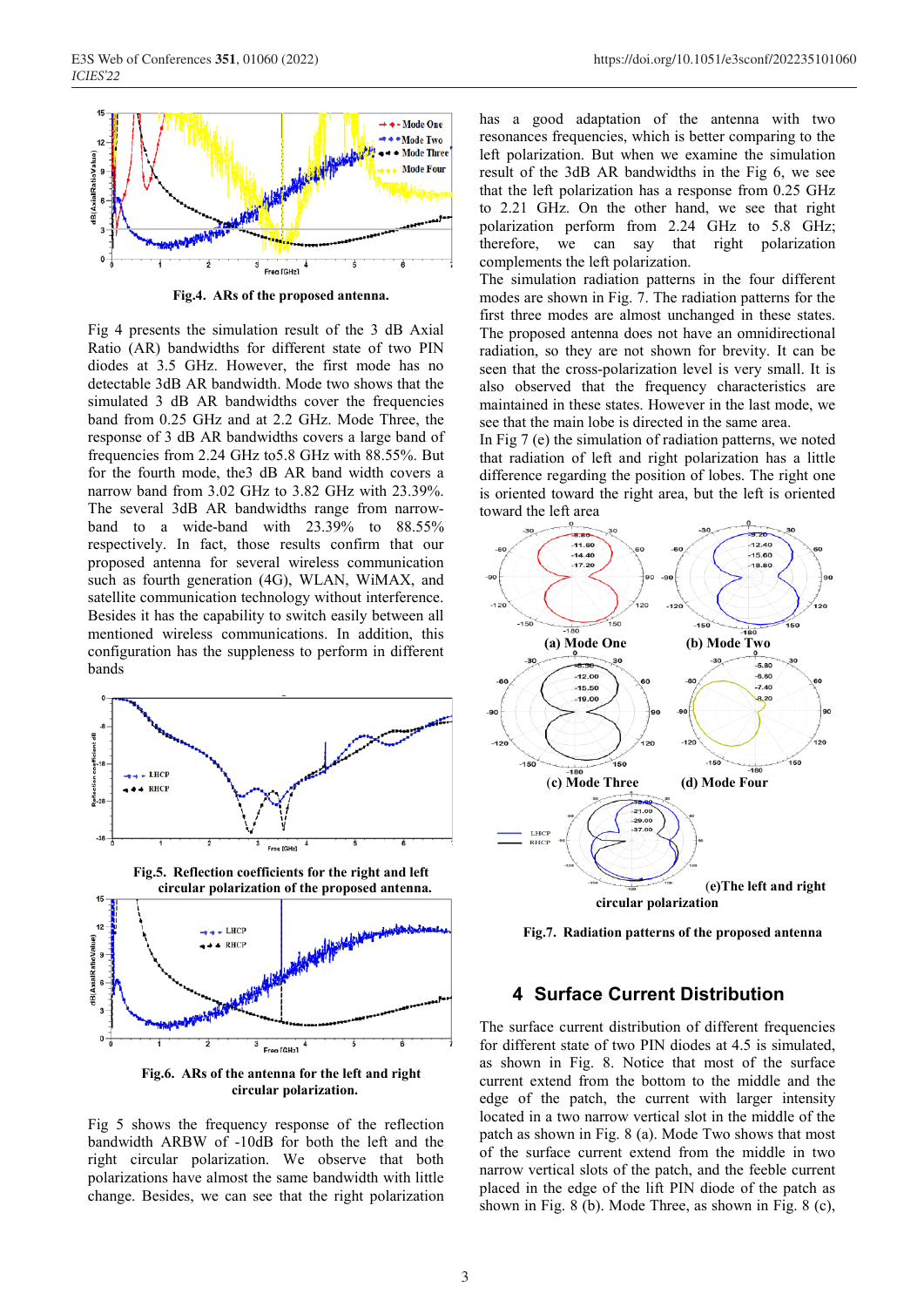shows that the surface current spread from the bottom to the middle in a narrow vertical slot and edge of the right PIN diode of the patch. Mode four, as shown in Fig. 8 (d), illustrates that the surface current spread from the bottom to the middle in a narrow vertical slot and edge of two PIN diodes of the patch.



**Fig.8. Surface current distribution at 4.5GHz.**

# **5 Performance Comparison**

The table 1 and Fig 9 highlight a comparison between our proposed antenna with other reconfigurable antennas. In other words, we compared our proposed antenna's performance with other antennas in terms of break gain response and −10 dB reflection bandwidth as well. We have noted that our proposed antenna has scored the highest gain results in comparison to other antennas. On another hand; we can see that our simulation result has a good response, particularly when we observe the resonance frequency move to 4.41 GHz. The results of working with several modes show that the presented antenna has a good isolation at the operating bands with multiple resonances and the antenna gain.

**Table1.**A performance comparison of circularly polarized antennas

| Ref.        | Size (mm3)                 | <b>Description</b>                          | <b>Band with (GHz) ECC</b> |          |
|-------------|----------------------------|---------------------------------------------|----------------------------|----------|
| <b>This</b> | $50 \times 25 \times 1$    | Reconfigurable                              | $0.83 - 5.24$              | $-38$ dB |
| work        |                            | Planar Antenna                              |                            |          |
| [18]        | $66 \times 83 \times 0.39$ | CP Using The                                | 2.44-5.88                  | $-33$ dB |
|             |                            | Proposed DR                                 |                            |          |
| $[19]$      |                            | $19 \times 19 \times 1.6$ Circular Monopole | 4.36-6.06                  | $-35$ dB |
|             |                            | Antenna                                     |                            |          |
| [20]        |                            | 19.4×49.4×1.9 E-shaped Fractal              | $3.23 - 3.65$              | $-29$ dB |
|             |                            | <b>DGS</b>                                  |                            |          |
| [21]        |                            | 26×22×0.21 Microstrip Antenna               | $5.65 - 5.9$               | $-34dB$  |
|             |                            | Array                                       |                            |          |



**Fig.9. Comparison of reflection coefficients for polarized antennas..**

Relying on results from table 1 and Fig 9, we observe that our design have a huge band that can attain to 4.41 GHz with gain -38 dB, whereas other published works antennas do not exceed 3.44 GHz according to previous works [18], particularly when we compared the band of our antenna with that previous works [19], [20] and [21] that the band reaches to 1.7 GHz, 0.42 GHz and 0.25 GHz respectively. It is can be clearly noticed that the proposed design has a wide large band compared to all the previous works and the highest gain value. Therefore, the proposed structure can be used for certain practical applications using an UWB technology that has a requirement compatible with its characteristics and performances.

### **6 Conclusion**

A reconfigurable bandwidth- antenna composed of a radiation patch that is rectangular and of a rectangular patch and an f shaped slot that is faster to a micro strip feed-line with a truncated ground plane of an FR-4 substrate is proposed. The results indicate that by manipulating the diodes states, the bandwidth frequency characteristics of the proposed antenna can be reconfigured to a wider band. The antenna's impedance bandwidth is a huge band that can attain to 4.41 GHz ([0.83-5.24] GHz) with gain -38 dB. These promising findings come as result of experimenting with different states of PIN diodes. We have observed, too, that resonance frequency in the narrow-band and wide-band covers all UWB frequencies band which makes the proposed antenna compatible to use in various wireless communication systems. Moreover, it can be used for wireless technology, such as WLAN, satellite communication, WiMAX, and fourth generation (4G) technology.

#### **References**

1. S. W. Wong, Z. C. Guo, K. Wang, Q. X.: Chu.A compact tunable notchedband ultra-wideband antenna using a varactor diode. 2014 3thAsiaPacific